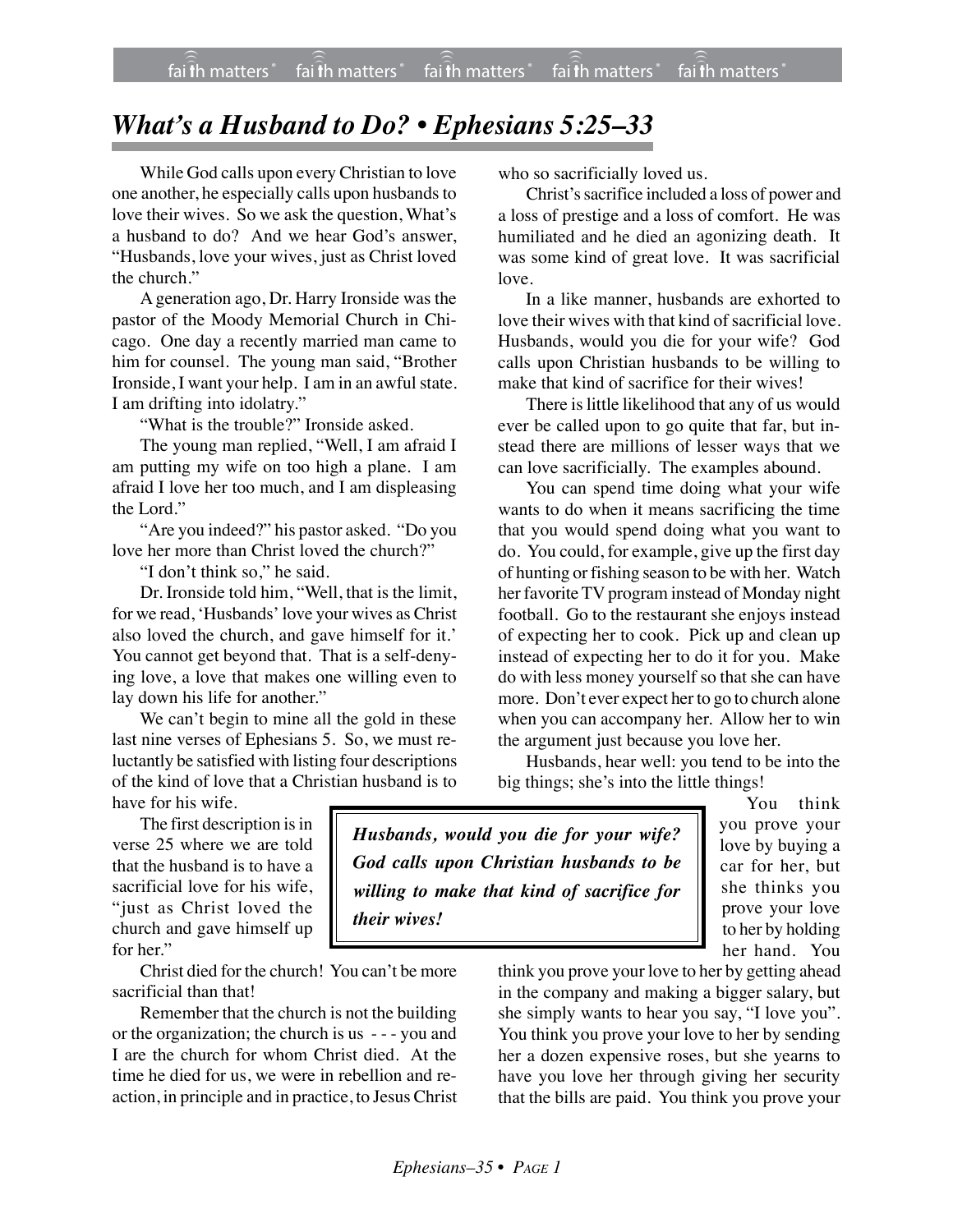love to her by ordering a giant-sized pizza, but she wishes you would show your love to her by losing some weight and preserving your health.

Husbands must be careful lest they misname sacrifice and merely do what they want in a manipulative way that is supposed to impress the wife.

Stop long enough to ask yourself if you daily evidence the kind of sacrificial love for your wife that Christ demonstrated for us, his church.

What are you going to change? What are you going to do? "Husbands, love your wives, just as Christ loved the church and gave himself up for her."

That kind of love, in addition to being a sacrificial love, is described in verses 26 and 27 as a perfecting love. Christ's love for his church is always helping, always healing, always purifying, always cleansing, always beautifying, always up-building. In fact, one of the greatest joys of the Christian life is knowing that Jesus Christ is always working to help us, improve us and to present us in the best possible light. The more we are with him and the more we know of his love for us, the better we become. Jesus Christ provides salvation, baptism, instruction, forgiveness and much more to make us perfect and beautiful for that day when we will forever be together with him in heaven. And husbands are to have that same kind of perfecting love for their wives.

Here's a great practical test for your love. Has your love perfected your wife? Has it made her more beautiful, more generous, more gracious, more knowledgeable, more godly, more loving, more kind than ever she used to be?

True love always builds up — it never degrades; it never demeans; it never mars; it never hurts. True love is a great refiner and purifier of life. True love makes beautiful.

Whenever I hear a husband criticize his wife — putting her down because of the way she looks or behaves — I think to myself, "That poor guy has never learned how to love a woman as he should. If he had, his love would have made her an object of his adoration."

Husbands, what are you going to do to perfect your wives as Christ perfects the church?

Do you share spiritual truths with her? Do

you pray with her? Do you go to church with her? Do you know her spiritual gifts and encourage her to use them? Do you praise her for her spiritual growth? Do you daily pray that your wife will be a woman of God?

And not just spiritually, but emotionally. Tell her how important she is. Tell her that you love her. Praise her every virtue and be sensitive to her every need. Don't take advantage of her when she's down. Give her security when she's uncertain. Give her strength when she's weak. One serious creative word of praise every day could revolutionize your marriage! Try it!

Physically, be sure that you provide what is necessary for her health and for her beauty and for her self-confidence. Beware of criticizing the way she dresses when her clothes money has been subsidizing your car payments. Sell the car! Meet her needs sexually. Hold her; hug her; touch her.

Pray, think, plan. Find and implement ways to make your wife a better person. Be sensitive. Stop criticizing and start helping. Don't nag. Be an up-builder! "Husbands, love your wives, as Christ loved the church." A perfecting love!

And then there's a third description in verses 28 to 30, a description of a caring love. Christ's caring love for the church has been demonstrated for us in the most amazing way. He has stated that all believers put together make up a body which he claims as his own. We are reckoned to be the body of Jesus Christ, and we are all members of that body. You and I are considered by Christ to be his arms, his legs, his ears, his hands, his lungs and his eyes. And that says a lot.

It says that Jesus Christ will always treat us right. No one in his right mind would intentionally damage part of his own body!

It also says that we will always be secure. Everyone in Christ's body is secure forever because Jesus Christ is committed to the members of the body. We can always count on Christ taking good care of his body!

Just as Christ lovingly cares for the church, husbands are to lovingly care for their wives. The idea here is not that we are to treat our wives as we treat our own bodies, because in some cases that would be mistreatment. The idea here is that husbands are to treat their wives as Christ treats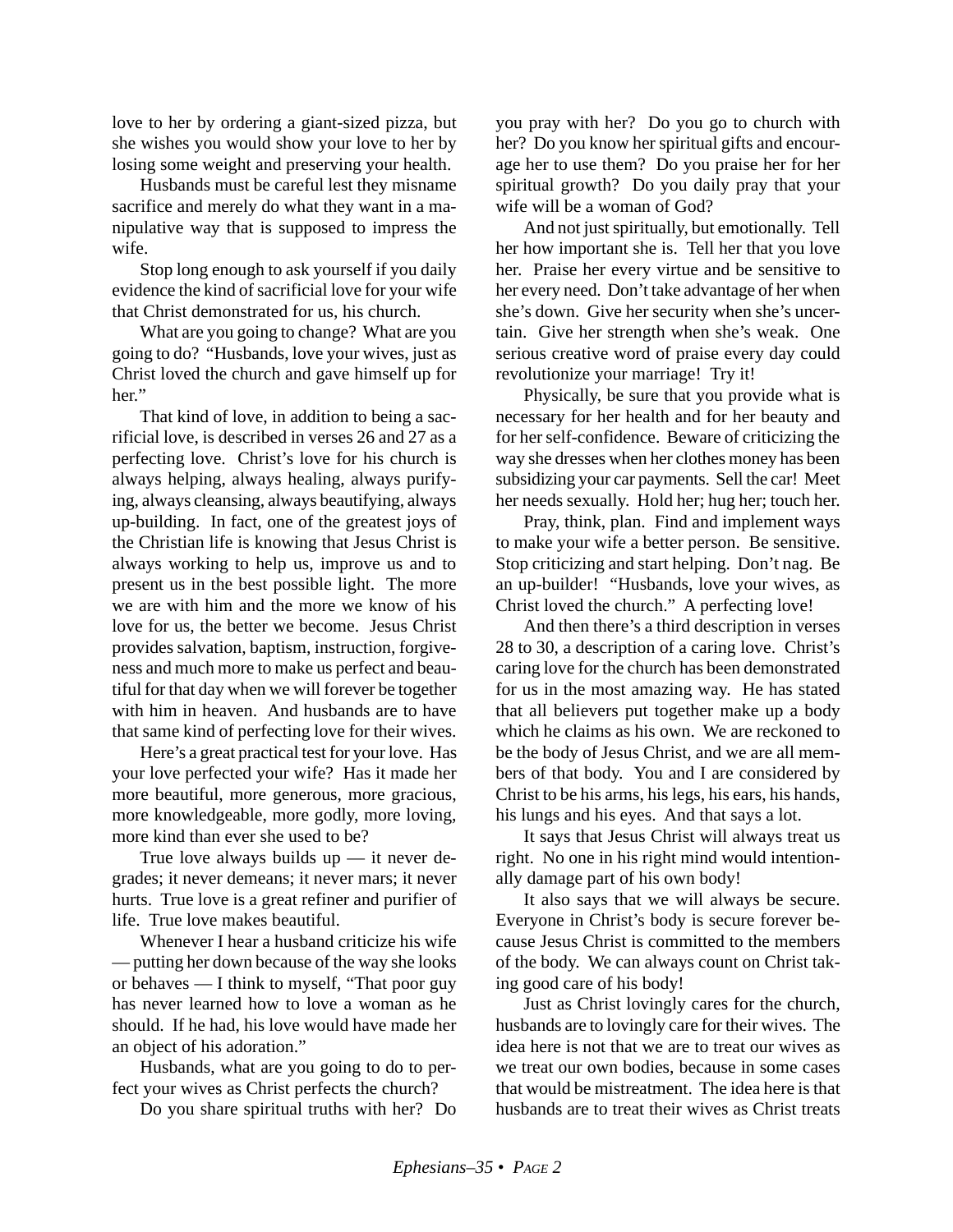his body, the church.

The Greek word that is used here for love is the verb agapao. It means seeking the highest good for the one that is loved. Husbands are to love themselves, seeking the highest good for themselves, but we are also to love our wives in the same way.

Let me share with you an illustration which will offend some wives, but I think it will communicate pretty well with husbands. I went to college with and work with and live near a guy named Marv Nelson. Marv grew up without having very much in a material sense.

He was a terrifically hard worker and he saved

up enough money to buy a brand new black '65 Mustang, black. It was a beautiful car. And he loved it! He took great care of it. He washed it every day, summer and winter. He paste-waxed it with Simonize every week, 52

times a year. That car was so slippery that when it rained the rain wouldn't even bead up on the hood, it just slid right off the car! When the weather was bad, he walked. He wasn't going to risk hurting his car. No one else was allowed to drive it. He loved his car. And I suppose that, in a sense, he had made that car an extension of himself and his own personality.

Now, if the ladies will forgive me for drawing an analogy here, husbands, you are to love your wives as Marv loved that car. Nourish your wife; cherish her. Build rituals into your routine that provide for her. Inconvenience yourself rather than risk her in any way. Make her your pride and joy, an extension of yourself.

How do you do that? You know the ways to care for her better than anyone else. Treat her as Christ treats the church. Always treat her right. Let her know she's always secure. You would sooner cut off your right arm than lose her. Never belittle her. Never allow any talk of separation or divorce. Always take her side. Insist on the best for her - - - her sleep, her health, her job. Just care for her as you would your most prized possession, as you would care for yourself. "Husbands, love your wives, as Christ loved the church."

*Husbands, hear well: you tend to be into the big things; she's into the little*

*things!*

Verse 31 speaks of a fourth description, and that is an exclusive love. Do you know that Jesus Christ has an exclusive love for the church? There can be no doubt to any reader of the New Testament that Jesus Christ has a very special relationship and love for his church. The church is that for which he died. The church is that for which he intercedes. She is called his Bride. Jesus Christ has a special, exclusive love for the church which is above and beyond and transcends his love and commitment to nature and even all the angels of heaven.

And husbands are to love their wives as Christ

loved the church.

Ephesians 5:31 is a quotation of Genesis 2:24. "For this reason a man will leave his father and mother and be united to his wife, and they will become one

flesh." This is THE central teaching of the Bible regarding marriage. It is this verse that Jesus quoted in his famous teaching about marriage and divorce in Matthew 19. In one sentence this verse teaches that the marriage relationship takes precedence over all other human relationships, that marriage is to be to only one person, that marriage is a primary commitment of life and that marriage brings a unique union of two people.

Husbands, make sure that your love for your wife is an exclusive love. Your love for her must be unquestionably greater and higher than your love for your parents, for your friends, for your business partners, for your children or your fellow church people. Husbands, you must guard the exclusivity of your love for your wife. You must continually guard your time and your thoughts and your body against any compromise of your love with any other woman or any other person. What is more, give your wife constant reassurances that there is no one else in your life and, by God's grace, there never shall be anyone else in your life except her. Tell her that she has no competition for your love and affections. I cannot emphasize too much how vitally important this is!